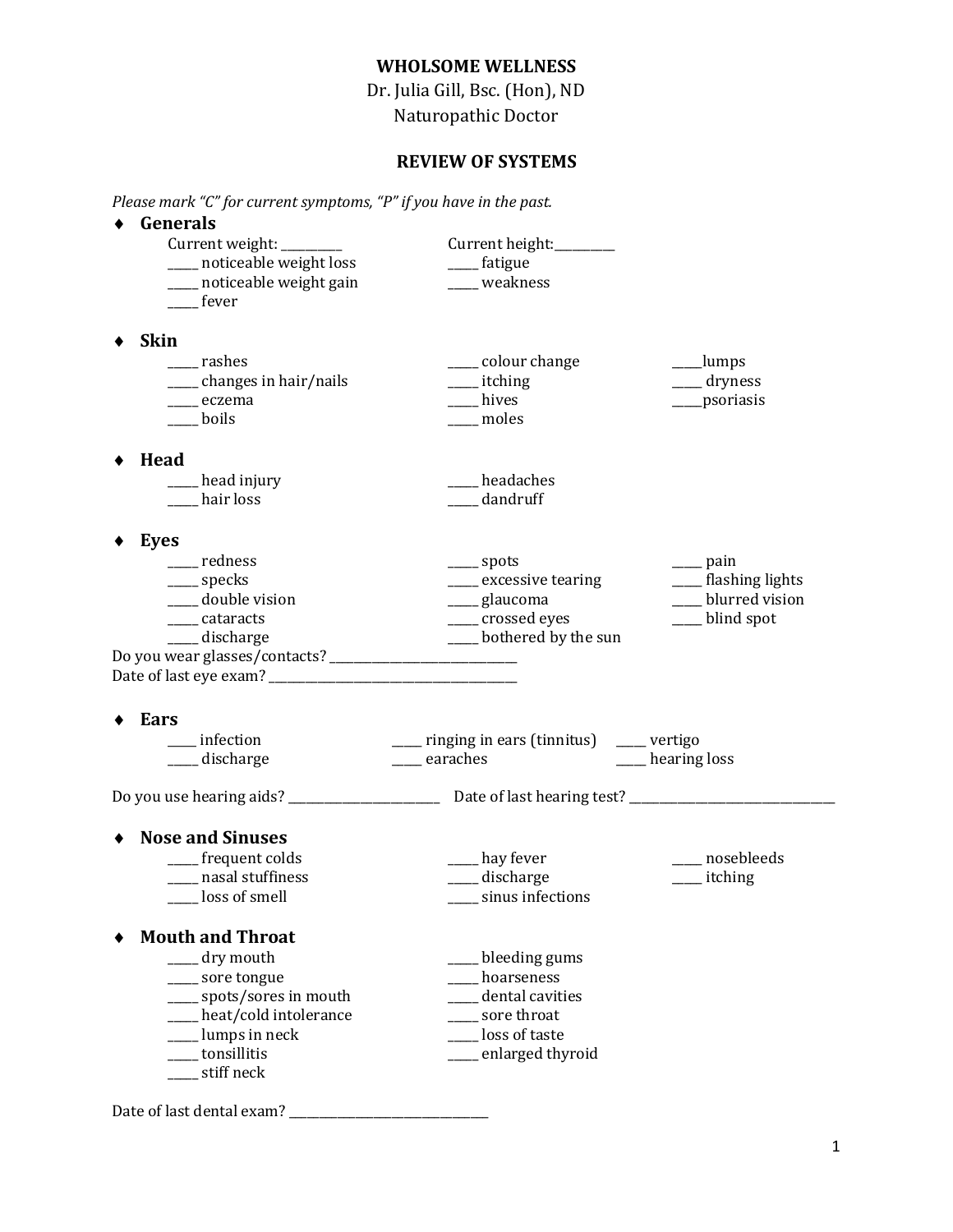## **WHOLSOME WELLNESS**

Dr. Julia Gill, Bsc. (Hon), ND Naturopathic Doctor

### **Respiratory**

| sputum       | cough                |
|--------------|----------------------|
| hemoptysis   | bronchitis           |
| wheezing     | emphysema            |
| asthma       | pneumonia            |
| tuberculosis | pleurisy             |
| chest pain   | difficulty breathing |

Results of spirometry tests or other lung tests: \_\_\_\_\_\_\_\_\_\_\_\_\_\_\_\_\_\_\_\_\_\_\_\_\_\_\_\_\_\_\_\_

| Cardiovascular              |                      |
|-----------------------------|----------------------|
| rapid heart beat            | slow heart beat      |
| high blood pressure         | heart murmurs        |
| low blood pressure          | rheumatic fever      |
| chest pain                  | edema/swollen ankles |
| palpitations                | difficulty breathing |
| blueness of skin (cyanosis) | cold hands/feet      |
| thrombophlebitis            | extremity numbness   |
| deep leg pain               | leg cramps           |

Results of electrocardiogram or other heart tests: \_\_\_\_\_\_\_\_\_\_\_\_\_\_\_\_\_\_\_\_\_\_\_\_\_\_\_\_\_\_

## **Gastrointestinal** \_\_\_\_\_ trouble swallowing \_\_\_\_\_\_\_ hemorrhoids \_\_\_\_\_\_ hemorrhoids \_\_\_\_ constipation<br>\_\_\_\_ diarrhea \_\_\_\_ excessive hunger/thirst \_\_\_\_\_ poor appetite/thirst \_\_\_\_\_\_\_\_ hypoglycemia<br> \_\_\_\_\_ diabetes \_\_\_\_\_\_\_ abdominal pair \_\_\_\_\_ diabetes \_\_\_\_\_\_\_\_ abdominal pain \_\_\_\_\_ abdominal pain \_\_\_\_\_ abdominal pain \_\_\_\_ food intolerance/allergy \_\_\_\_\_ vomiting \_\_\_\_\_ excessive belching \_\_\_\_\_ regurgitation \_\_\_\_\_ passing of gas \_\_\_\_\_ vomiting of blood \_\_\_\_\_ jaundice \_\_\_\_\_ indigestion \_\_\_\_\_ liver or gallbladder problems \_\_\_\_\_ hepatitis \_\_\_\_\_ colitis \_\_\_\_\_ ulcer \_\_\_\_\_ hernias \_\_\_\_\_ excessive bloating Frequency of bowel movements? Colour and size of stools? \_\_\_\_\_\_\_\_\_\_\_\_\_\_\_\_\_\_\_\_\_\_\_\_\_\_\_\_\_\_\_\_\_\_\_\_\_\_\_\_\_\_\_\_\_\_\_\_ Change in bowel habits? \_\_\_\_\_\_\_\_\_\_\_\_\_\_\_\_\_\_\_\_\_\_\_\_\_\_\_\_\_\_\_\_\_\_\_\_\_\_\_\_\_\_\_\_\_\_\_\_\_ Any recent bleeding or black tarry stools? \_\_\_\_\_\_\_\_\_\_\_\_\_\_\_\_\_\_\_\_\_\_\_\_\_\_\_\_\_\_\_\_ **Genito-Urinary** \_\_\_\_\_ dark-coloured urine \_\_\_\_\_ blood in urine \_\_\_\_\_ excessive urination \_\_\_\_\_ frequency at night \_\_\_\_\_ burning/pain on urination \_\_\_\_\_ kidney infection